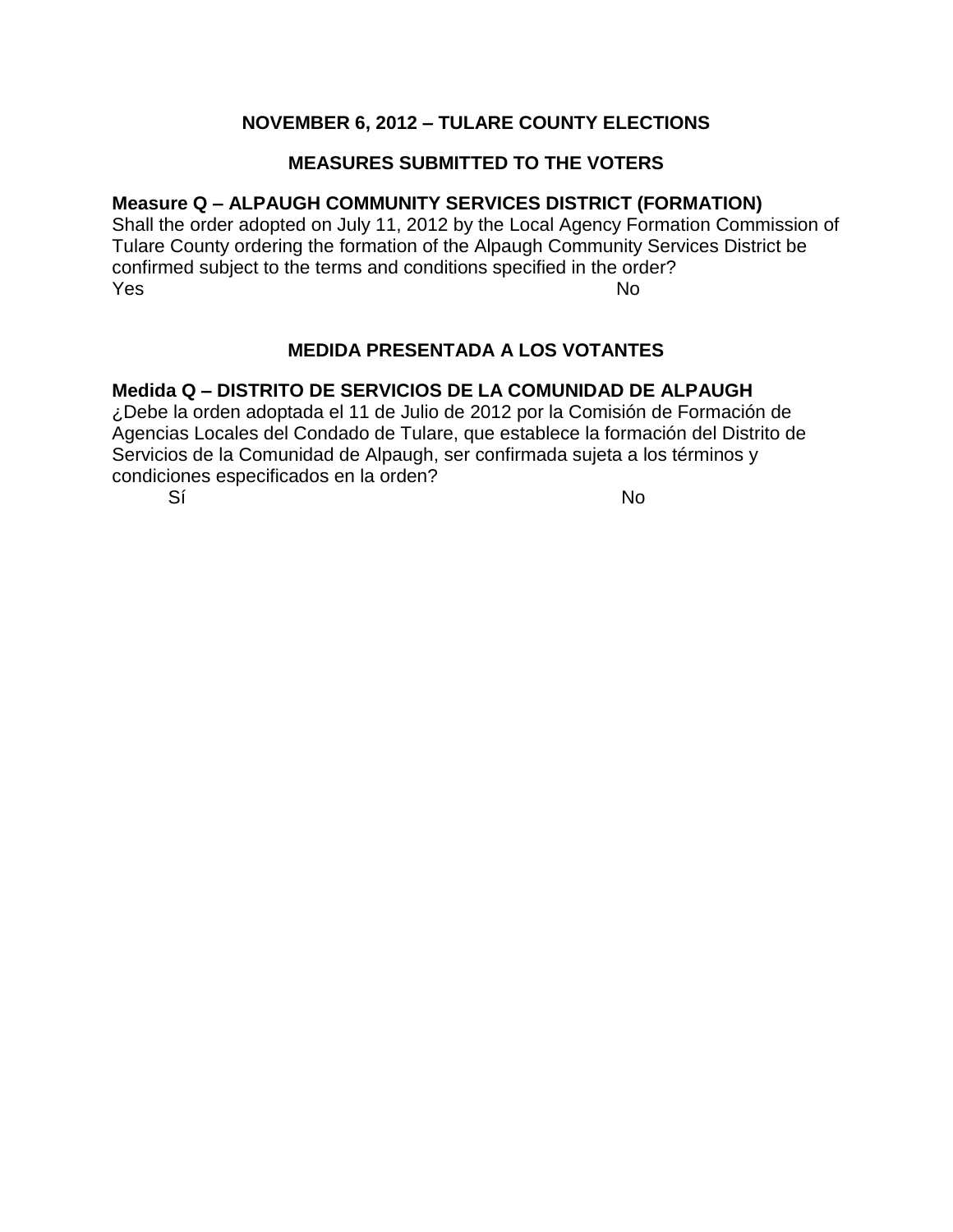#### **ALPAUGH COMMUNITY SERVICES DISTRICT**

#### **IMPARTIAL ANALYSIS BY TULARE COUNTY COUNSEL MEASURE Q**

Domestic water in the townsite of Alpaugh and its surrounding territory is currently provided through a complex arrangement of several public agencies. Prior to 2003, Tulare County Waterworks District No. 1, which is governed by the Board of Supervisors, provided domestic water within the townsite, while the Alpaugh Irrigation District provided domestic water to residences outside the townsite. In 2003, Tulare County Waterworks District No. 1 and the Alpaugh Irrigation District formed a joint powers agency, the Alpaugh Joint Powers Authority, to provide domestic water in both areas through one agency. The members of the board of the JPA are appointed by the boards of the Waterworks District and the Irrigation District.

The Board of Supervisors has proposed, through a resolution submitted to the Tulare County Local Agency Formation Commission (LAFCO), that this governance structure be replaced by a local entity governed by locally elected officers. A new district, the Alpaugh Community Services District, would replace Tulare County Waterworks District No. 1, which would be dissolved, and the Alpaugh Joint Powers Authority, which would be terminated by the participating agencies.

LAFCO has approved the proposal, and the Board of Supervisors has, in turn, placed this measure on the ballot. The measure asks the residents within the territory of the proposed Alpaugh Community Services District if they wish to form the district.

The exact boundaries of the proposed district were determined by LAFCO. The district would be governed by a five-member board of directors, elected at large by the registered voters residing within the district. The district would be funded by the property taxes, assessments, and fees currently received by Tulare County Waterworks District No. 1 and the Alpaugh Joint Powers Authority. The district would initially provide domestic water service.

#### **IMPARTIAL ANALYSIS BY TULARE COUNTY COUNSEL MEASURE Q**

Accompanying the measure is an election for the initial members of the board of directors of the district. If the measure to form the district is successful, the initial board will also be elected. The initial board would meet as soon as practicable after the election, and the members would classify themselves by lot into two classes, with three board members having four-year terms, and two board members having two-year terms. All later terms would be for four years, and elections would be held in November of even-numbered years.

This measure makes no change to existing law. The electors entitled to vote on this measure are the registered voters within the boundaries of the proposed Alpaugh Community Services District. The measure will pass if a simple majority of the votes cast (50% plus 1) are in favor.

If the measure passes, Tulare County Waterworks District No. 1 will automatically be dissolved, and the parties to the contract forming the Alpaugh Joint Powers Authority will terminate the contract and assign the JPA's assets and liabilities to the new CSD. If the measure fails, Tulare County Waterworks District No. 1 will continue to exist, and the Alpaugh Joint Powers Authority will continue to provide domestic water to the Alpaugh area.

Regardless of the success or failure of this measure, the Alpaugh Irrigation District will continue to exist and to provide agricultural irrigation water.

KATHLEEN BALES-LANGE Tulare County Counsel

By: Barbara Booth Grunwald Deputy County Counsel